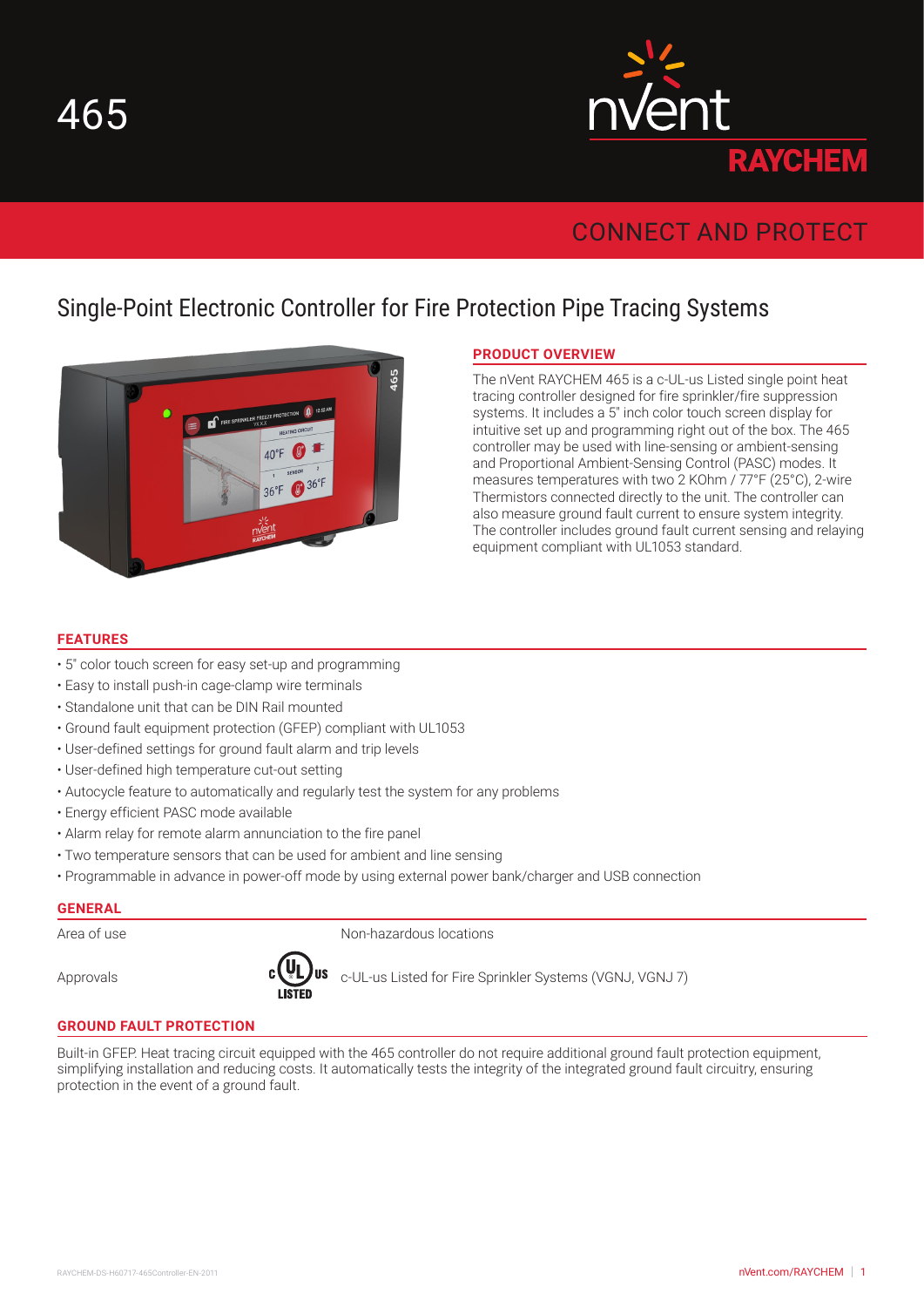## **ELECTRICAL PROPERTIES**

| Supply voltage                      | 120/208/240/277 VAC, 50/60 Hz                                                                                         |
|-------------------------------------|-----------------------------------------------------------------------------------------------------------------------|
| Ambient operating temperature range | 32°F (0°C) to 105°F (40°C)                                                                                            |
| Ambient storage temperature range   | -4°F (-20°C) to 122°F (50°C)                                                                                          |
| Internal power consumption          | 9 W maximum                                                                                                           |
| Output relay switching capacity     | 24 A @ 120/208/240/277 +/-10% Vac; 50/60 Hz                                                                           |
| Supervisory relay                   | Single pole single throw relay, volt-free; maximum switching capacity<br>(resistive load only) 1 A/24 VDC, 1 A/24 VAC |
| Circuit breaker                     | 30 A maximum                                                                                                          |
| Ground fault                        | 30 mA, complies with UL 1053 standard                                                                                 |
| Real time clock                     | Automatic daylight saving time and leap year correction                                                               |
| Clock accuracy                      | $+/-10$ minutes per year                                                                                              |
| Keylock                             | Password protection for parameter settings                                                                            |
| USB port                            | For pre-setup in power off mode; for firmware upgrades                                                                |

#### **ENCLOSURE**

| <b>Dimensions</b>        | 210 mm x 90 mm x 85 mm / 8.26" x 3.5" x 3.34"             |  |  |
|--------------------------|-----------------------------------------------------------|--|--|
| Ingress protection class | TYPE $12 -$ indoor use only                               |  |  |
| Enclosure material       | Polycarbonate                                             |  |  |
| Mounting option          | Mountable DIN RAIL, 35 mm                                 |  |  |
| Conduit entries          | Two each-1/2 in conduit entries                           |  |  |
| Cable gland              | 3-hole grommet for temperature sensors maximum cable size |  |  |
|                          | $-2$ wire: 20 AWG (0,5 mm <sup>2</sup> )                  |  |  |

Flammability class DIN EN 60730/VDE 0631-1

#### **TYPICAL DIMENSIONS AND MODULE LAYOUT**



1. Touch screen: 5" resistive

2. LED Green: Normal operation, heater on: 1.5 sec on/0.5 sec off Normal operation, heater off: 1.0 sec on/ 1 sec off Alarm condition: 0.2 sec on/1.8 sec off

3. M20 Gland: Sensor ambient/sensor pipe/external alarm

**PROGRAMMING**

| <b>PROGRAMMING</b>            |                                                                          |  |
|-------------------------------|--------------------------------------------------------------------------|--|
| Maintain temperature setpoint | 32°F (0°C) to 105°F (40°C)                                               |  |
| <b>SENSOR</b>                 |                                                                          |  |
| Temperature sensor type       | Thermistor 2 KOhm / 77°F (25°C), 2-wire                                  |  |
| Sensor tip dimensions         | $\emptyset$ 0.2" (5 mm); length 0.8" (20 mm)                             |  |
| Sensor cable length           | 10ft (3 m) cable extension up to 328 ft (100 m) / 2 x 16 AWG             |  |
| Sensor temperature range      | $-40^{\circ}$ F (-40 $^{\circ}$ C) to 194 $^{\circ}$ F (90 $^{\circ}$ C) |  |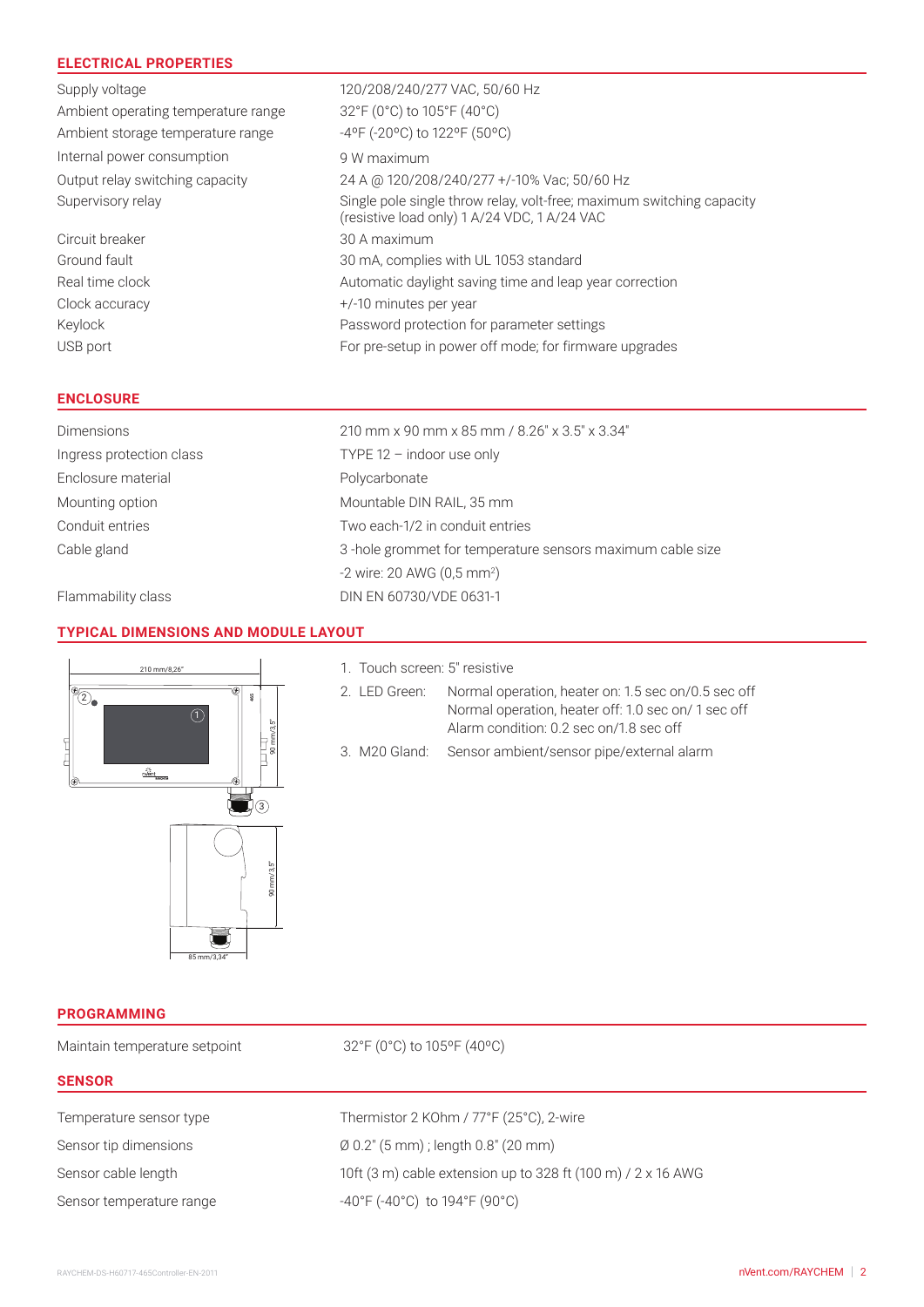#### **MONITORING**

| Temperature                                                                           | Low alarm range:                                                                                                                 | -40°F to 120°F (-40°C to 49°C) |  |  |
|---------------------------------------------------------------------------------------|----------------------------------------------------------------------------------------------------------------------------------|--------------------------------|--|--|
|                                                                                       | High alarm range:                                                                                                                | 32°F to 120°F (0°C to 49°C)    |  |  |
| Ground fault                                                                          | Alarm range:                                                                                                                     | 20 - 200 mA                    |  |  |
|                                                                                       | Trip range:                                                                                                                      | 20 - 200 mA                    |  |  |
| Autocycle                                                                             | Built-in (Daily)                                                                                                                 |                                |  |  |
| Supervisory Relay                                                                     | The supervisory relay is used to provide supervisory signal to a fire alarm system for<br>any of the following alarm conditions: |                                |  |  |
|                                                                                       | 1) Ground fault current                                                                                                          |                                |  |  |
|                                                                                       | 2) Low system temperature                                                                                                        |                                |  |  |
|                                                                                       | 3) High system temperature                                                                                                       |                                |  |  |
|                                                                                       | 4) Temperature sensor failure                                                                                                    |                                |  |  |
|                                                                                       | 5) Internal error                                                                                                                |                                |  |  |
|                                                                                       | 6) Loss of continuity                                                                                                            |                                |  |  |
|                                                                                       | 7) Loss of incoming supply voltage                                                                                               |                                |  |  |
| Audio (buzzer) and visual alarm (LED light, screen display) for any alarm conditions. |                                                                                                                                  |                                |  |  |
| <b>MEMORY</b>                                                                         |                                                                                                                                  |                                |  |  |

Clock back-up time 10 days.

#### **ELECTRICAL SCHEME**

Parameters **All parameters are stored in nonvolatile memory, except date and time** 



Size alarm terminals 3 x 1,5 mm² maximum/16 AWG Size sensor terminal - boiler 2 x 1,5 mm² maximum/16 AWG

Size sensor terminal - pipe 2 x 1,5 mm² maximum/16 AWG

### **ORDERING DETAILS**

| <b>Description</b>                                                                  | Catalog         | <b>Part Number</b> | Weight          |
|-------------------------------------------------------------------------------------|-----------------|--------------------|-----------------|
| Single-point heat tracing controller for fire<br>sprinkler/fire suppression systems | 465 Controller  | P000002339         | 2.3lbs/1050g    |
| 2K NTC Sensor 10 m long                                                             | SENSOR-NTC-10M  | 1244-015847        | $0.2$ lbs/90g   |
| Power bank                                                                          | R-PB-Powersmart | 1244-020365        | $0.33$ lbs/150g |